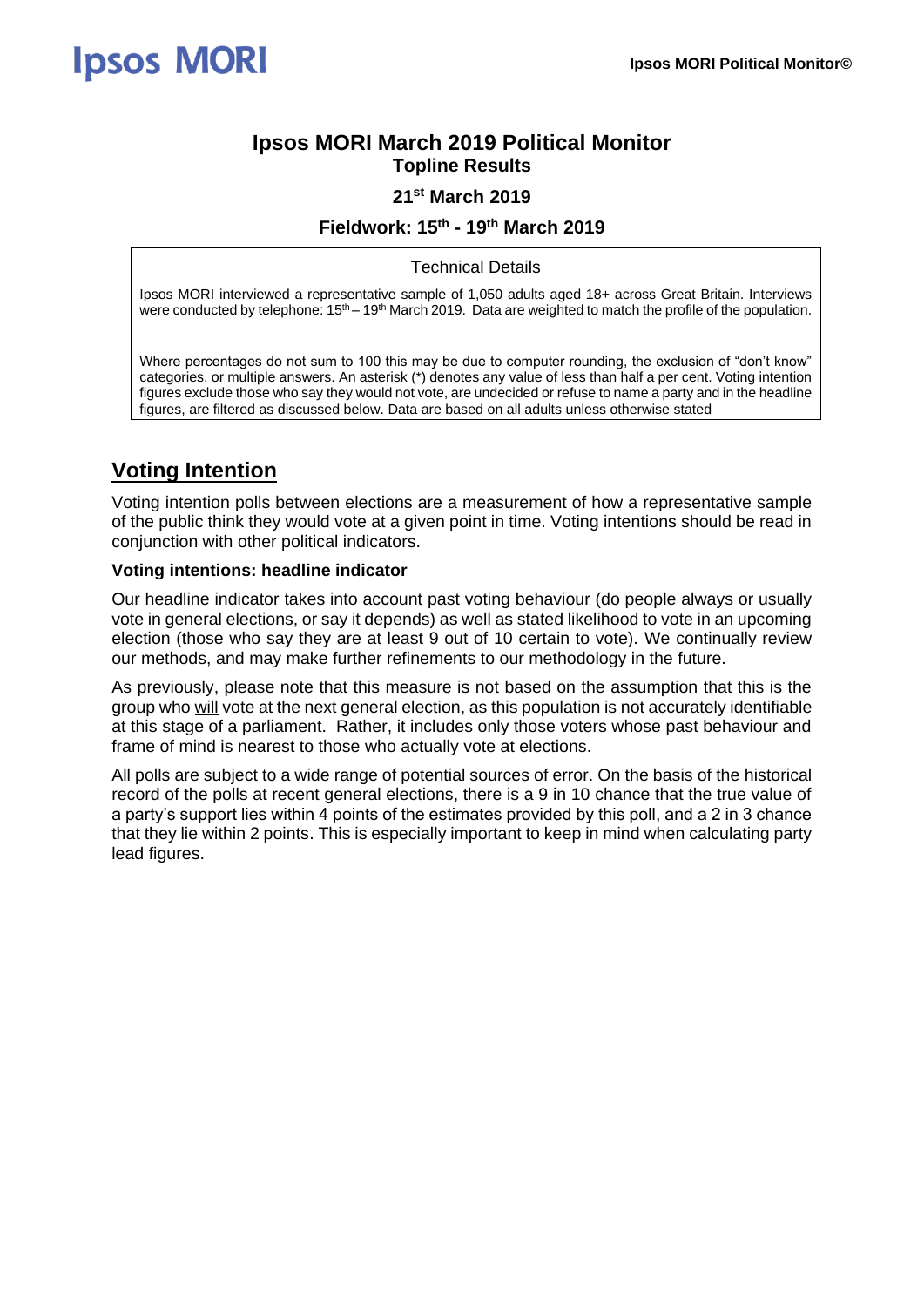### Q1a **How would you vote if there were a General Election tomorrow?**  IF UNDECIDED OR REFUSED AT Q1a

#### Q1b **Which party are you most inclined to support?**

| All 9-10<br>certain to<br>Base:<br>and<br>vote<br>always/usually/depends vote in<br>General<br>Elections (733) | Q1a/b<br><b>March</b><br>℅ | Q1a/b<br>February<br>% |
|----------------------------------------------------------------------------------------------------------------|----------------------------|------------------------|
| Conservative                                                                                                   | 38                         | 38                     |
| Labour                                                                                                         | 34                         | 38                     |
| Liberal Democrats (Lib Dem)                                                                                    | 8                          | 10                     |
| Scottish/Welsh Nationalist                                                                                     | 6                          | 5                      |
| <b>Green Party</b>                                                                                             | 4                          | 3                      |
| UK Independence Party                                                                                          | 7                          | 4                      |
| The Independent Group                                                                                          | 2                          | N/A                    |
| The Brexit Party                                                                                               |                            | N/A                    |
| Other                                                                                                          | $\star$                    | 3                      |
| Conservative lead (+%)                                                                                         | +4                         | +0                     |
| Would not vote                                                                                                 | $\mathbf{2}$               | 1                      |
| <b>Undecided</b>                                                                                               | 3                          | 4                      |
| Refused                                                                                                        | *                          | 3                      |

\*The Independent Group and the Brexit Party were added as unprompted options this wave

### **Voting intentions: all naming a party**

The voting intention figures based on all those giving a voting intention is the measure with the longest pedigree; our regular trends on this basis go back to the 1970s. When turnouts were much higher than is usual today, this offered a good approximation to actual voting behaviour; in more recent years however, there have been differing turnout levels among the supporters of the various parties.

### Q1a **How do you intend to vote in the General Election? Will you vote…?** IF UNDECIDED OR REFUSED AT Q1a

Q1b **Which party are you most inclined to support?** 

|                             | %            |
|-----------------------------|--------------|
| Conservative                | 36           |
| Labour                      | 35           |
| Liberal Democrats (Lib Dem) | 8            |
| Scottish/Welsh Nationalist  | 6            |
| Green Party                 | 4            |
| UK Independence Party       |              |
| The Independent Group*      | $\mathbf{2}$ |
| The Brexit Party*           |              |
| Other                       | $\star$      |
| Conservative lead (+%)      | +1           |
| Would not vote              | 12           |
| Undecided                   | 5            |
| Refused                     | $\star$      |

\*The Independent Group and the Brexit Party were added as unprompted options this wave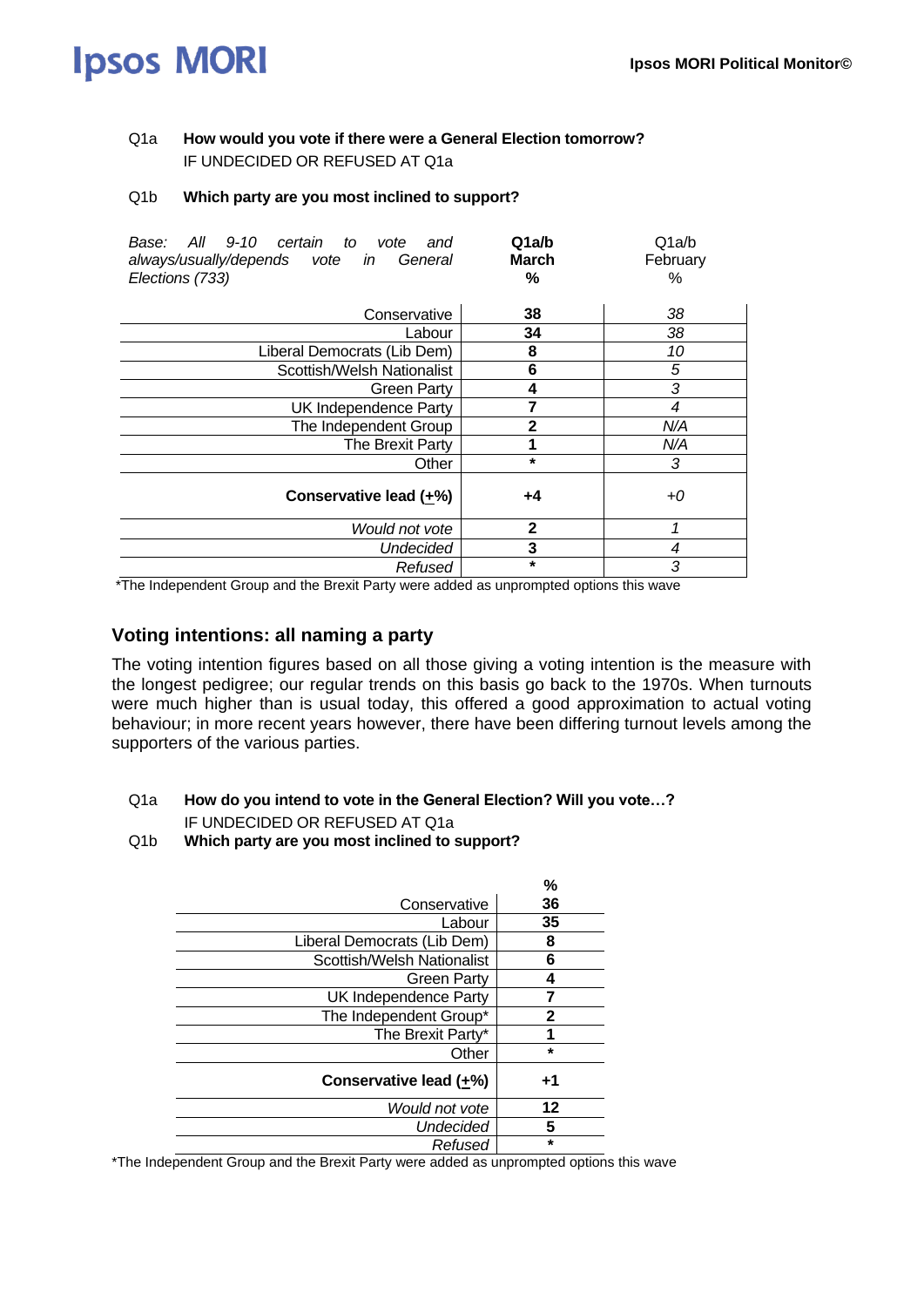### **Certainty of voting**

Q2 **And how likely would you be to vote in the General Election, on a scale of 1 to 10, where 10 means you would be absolutely certain to vote, and 1 means that you would be absolutely certain not to vote?**

|                                    | %  |
|------------------------------------|----|
| 10 - absolutely certain to vote    | 63 |
| 9                                  |    |
| 8                                  |    |
|                                    |    |
| 6                                  |    |
| 5                                  |    |
| 4                                  |    |
| 3                                  |    |
| 2                                  |    |
| 1 - absolutely certain not to vote |    |
| Don't know                         |    |

## **Satisfaction Ratings**

**Satisfaction among general public aged 18+**

- Q3 **Are you satisfied or dissatisfied with the way the Government is running the country?**
- Q4 **Are you satisfied or dissatisfied with the way Theresa May is doing her job as Prime Minister?**
- Q5 **Are you satisfied or dissatisfied with the way Jeremy Corbyn is doing his job as leader of the Labour party?**
- Q6 **Are you satisfied or dissatisfied with the way Vince Cable is doing his job as leader of the Liberal Democrats?**

|                         | Satisfied | <b>Dissatisfied</b> | Don't know | <b>Net</b><br>satisfaction |
|-------------------------|-----------|---------------------|------------|----------------------------|
|                         | %         | %                   | $\%$       | ±                          |
| Government (Q3) Mar '19 | 11        | 86                  | 3          | $-75$                      |
| Feb '19                 | 22        | 71                  | 8          | $-49$                      |
| May (Q4) Mar '19        | 29        | 65                  | 6          | $-36$                      |
| Feb '19                 | 33        | 58                  | 9          | $-25$                      |
| Corbyn (Q5) Mar '19     | 20        | 70                  | 10         | $-50$                      |
| Feb '19                 | 17        | 72                  | 11         | $-55$                      |
| Cable (Q6) Mar '19      | 24        | 42                  | 34         | $-18$                      |
| Feb '19                 | 24        | 41                  | 35         | $-17$                      |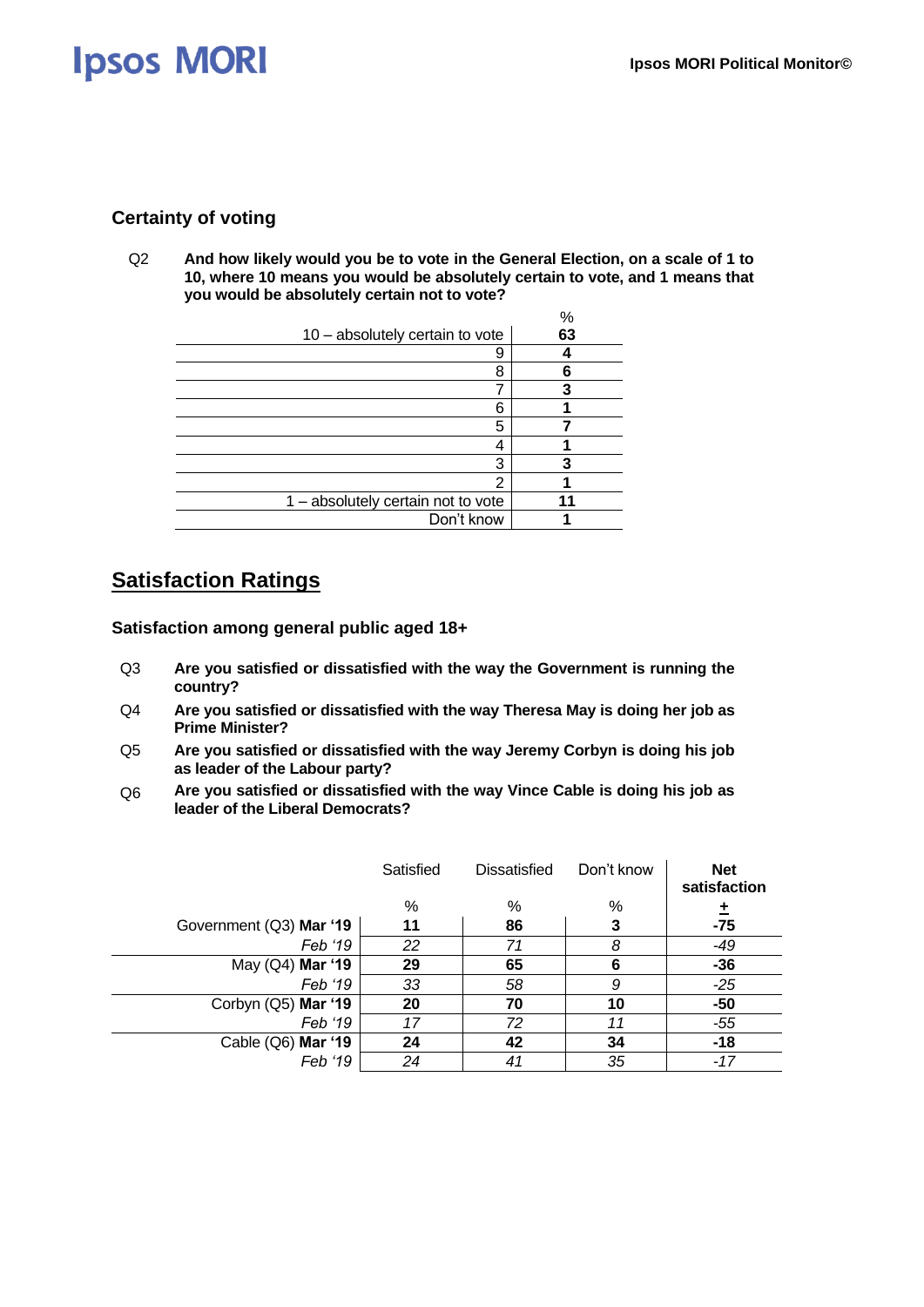- Q3 **Are you satisfied or dissatisfied with the way the Government is running the country?**
- Q4 **Are you satisfied or dissatisfied with the way Theresa May is doing her job as Prime Minister?**
- Q5 **Are you satisfied or dissatisfied with the way Jeremy Corbyn is doing his job as leader of the Labour party?**

|                         |      | Satisfied | <b>Dissatisfied</b> | Don't<br>know | <b>Net</b><br>satisfaction |
|-------------------------|------|-----------|---------------------|---------------|----------------------------|
|                         | Base | %         | %                   | %             | 土                          |
| Government (Q3) Mar '19 | 324  | 25        | 71                  | 5             | $-46$                      |
| Feb '19                 | 352  | 46        | 47                  |               | -1                         |
| May (Q4) Mar '19        | 324  | 63        | 32                  | 5             | $+31$                      |
| Feb '19                 | 352  | 64        | 30                  | 6             | $+34$                      |
| Corbyn (Q5) Mar '19     | 262  | 42        | 40                  | 18            | $+2$                       |
| Feb '19                 | 292  | 44        | 46                  | 9             | -2                         |

*Base: All party supporters (\*Government is based on Conservative supporters)*

## **Economic Optimism Index**

Q7 **Do you think that the general economic condition of the country will improve, stay the same, or get worse over the next 12 months?**

|                                          | <b>Mar '19</b> | Feb '19 |
|------------------------------------------|----------------|---------|
|                                          | %              | %       |
| Improve                                  | 16             | 14      |
| Stay the same                            | 20             | 21      |
| Get worse                                | 58             | 57      |
| Don't know                               |                | 9       |
| Ipsos MORI Economic Optimism Index (EOI) | $-42$          | -43     |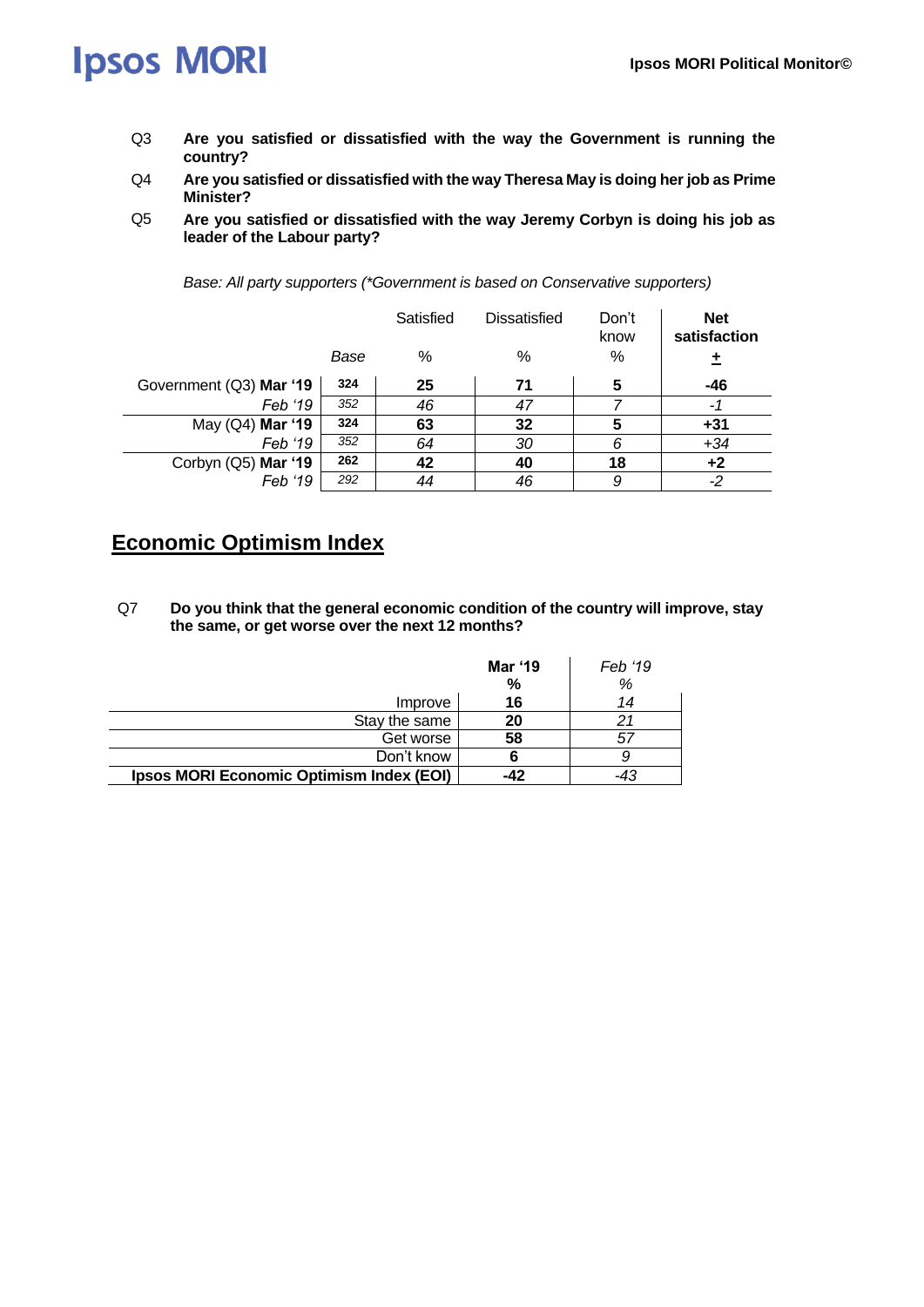### **Brexit**

**I'd now like to ask you some questions about the ongoing negotiations on Britain's future relationship with the European Union (the EU).**

Q10 **Now that Britain has voted to leave the EU, to what extent do you think it will be better or worse for each of following, or will it make no difference?**

|                                                           |                       | A lot<br>better | A<br>little<br>better | Make no<br>difference | A little<br>worse | A lot<br>worse | Don't<br>know | <b>Better</b> | <b>Worse</b> |
|-----------------------------------------------------------|-----------------------|-----------------|-----------------------|-----------------------|-------------------|----------------|---------------|---------------|--------------|
|                                                           |                       | $\%$            | %                     | %                     | %                 | %              | %             | %             | %            |
| Britain's economy<br>over the next five                   | Mar<br>$^{\prime}$ 19 | 11              | 16                    | 11                    | 25                | 34             | 4             | 27            | 59           |
| years                                                     | Dec<br>18             | 10              | 16                    | 13                    | 24                | 31             | 5             | 26            | 55           |
|                                                           | July<br>16            | 17              | 21                    | 9                     | 24                | 25             | 5             | 38            | 49           |
|                                                           | May<br>16             | 11              | 15                    | 15                    | 25                | 24             | 9             | 26            | 49           |
| Britain's economy<br>over the next ten<br>to twenty years | Mar<br>$^4$ 19        | 28              | 21                    | 9                     | 17                | 17             | 9             | 49            | 34           |
|                                                           | Dec<br>18             | 24              | 21                    | 10                    | 18                | 16             | 11            | 45            | 34           |
|                                                           | July<br>16            | 33              | 22                    | 11                    | 14                | 10             | 11            | 55            | 24           |
|                                                           | May<br>16             | 22              | 17                    | 11                    | 20                | 15             | 16            | 39            | 35           |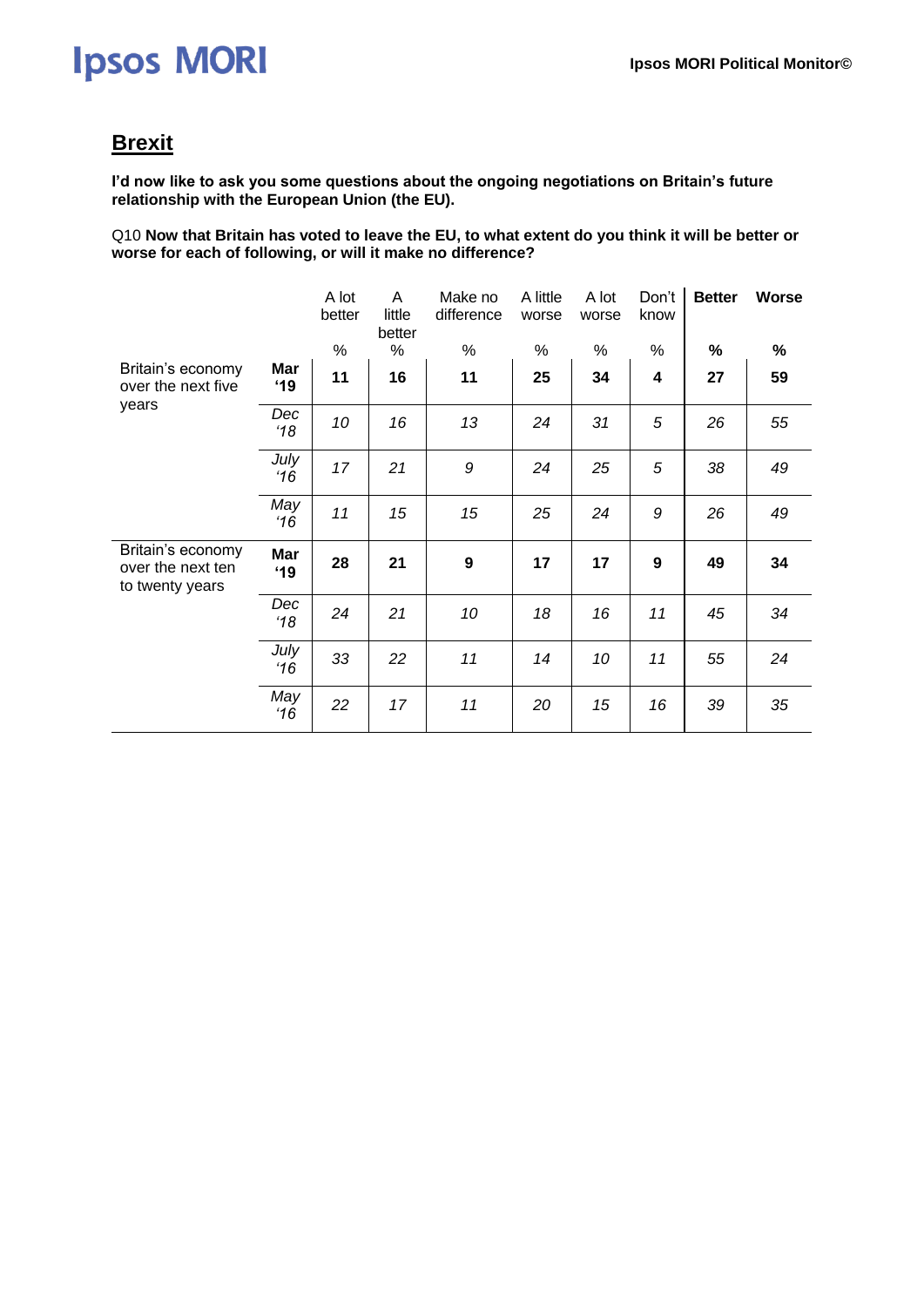|                                                      |                      | A lot<br>better<br>% | A little<br>better<br>$\%$ | Make no<br>difference<br>$\%$ | A little<br>worse<br>% | A lot<br>worse<br>% | Don't<br>know<br>% | <b>Better</b><br>% | Worse<br>% |
|------------------------------------------------------|----------------------|----------------------|----------------------------|-------------------------------|------------------------|---------------------|--------------------|--------------------|------------|
| Britain's ability<br>to make                         | Mar<br>'19           | 38                   | 20                         | 12                            | 10                     | 15                  | 5                  | 58                 | 25         |
| decisions in its<br>own best<br>interests            | Dec<br>18            | 27                   | 28                         | 17                            | 9                      | 15                  | 5                  | 55                 | 24         |
|                                                      | July<br>16           | 39                   | 20                         | 16                            | 10                     | 11                  | 4                  | 59                 | 21         |
|                                                      | May<br>16            | 39                   | 20                         | 15                            | 11                     | 9                   | $\overline{7}$     | 59                 | 20         |
| Your own<br>standard of<br>living                    | Mar<br>'19           | 13                   | 14                         | 31                            | 23                     | 16                  | 3                  | 27                 | 39         |
|                                                      | Dec<br>$^{\prime}18$ | $\overline{7}$       | 11                         | 37                            | 25                     | 16                  | $\boldsymbol{4}$   | 18                 | 41         |
|                                                      | Oct<br>18            | 8                    | 10                         | 32                            | 20                     | 23                  | 6                  | 18                 | 43         |
|                                                      | Oct<br>17'           | 8                    | 12                         | 41                            | 23                     | 13                  | $\boldsymbol{4}$   | 20                 | 36         |
|                                                      | Mar<br>17'           | 8                    | 10                         | 40                            | 20                     | 17                  | 5                  | 18                 | 37         |
|                                                      | Oct<br>16            | 13                   | 11                         | 24                            | 24                     | 25                  | $\boldsymbol{4}$   | 24                 | 49         |
|                                                      | July<br>16           | 9                    | 12 <sup>2</sup>            | 39                            | 24                     | 12                  | 4                  | 21                 | 36         |
|                                                      | May<br>16            | $\overline{7}$       | 11                         | 46                            | 19                     | 10                  | $\overline{7}$     | 18                 | 29         |
| Britain's control<br>over immigration<br>from the EU | Mar<br>'19           | 28                   | 23                         | 20                            | $\overline{7}$         | 14                  | $\overline{7}$     | 51                 | 21         |
|                                                      | Dec<br>18            | 22                   | 25                         | 24                            | 11                     | 11                  | $\overline{7}$     | 47                 | 22         |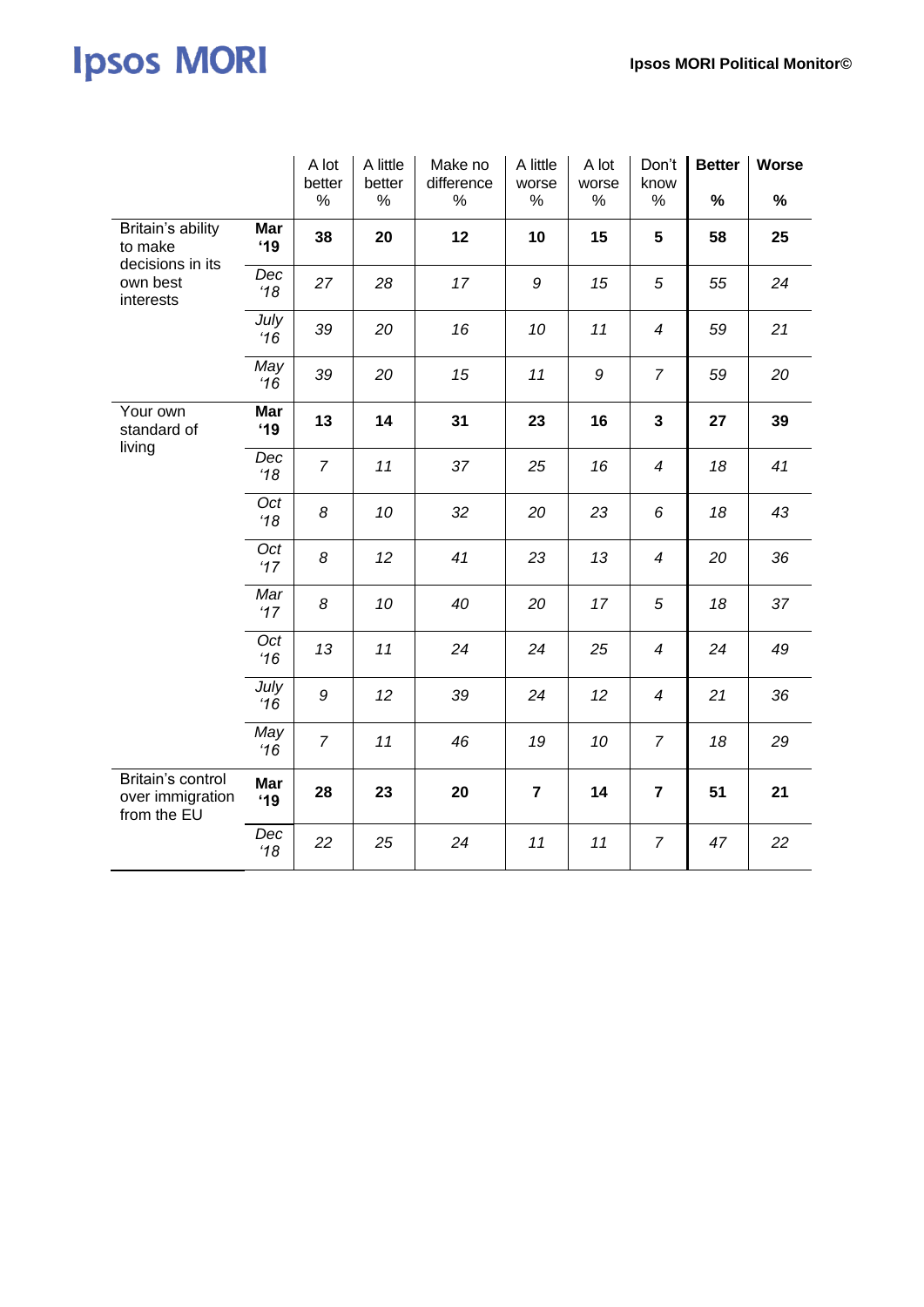#### Q11 **Do you think each of the following has done a good job or a bad job at handling Britain's exit from the European Union?**

|                           |                | Good job | Bad job | Don't<br>know  |
|---------------------------|----------------|----------|---------|----------------|
|                           |                | %        | %       | %              |
| <b>The Government</b>     | <b>Mar '19</b> | 9        | 85      | 6              |
|                           | Mar '18        | 38       | 54      | 8              |
|                           | Jul '17        | 31       | 58      | 11             |
|                           | Mar '17        | 36       | 52      | 12             |
|                           | Dec '16        | 33       | 53      | 14             |
|                           | Nov' 16        | 37       | 48      | 15             |
| <b>Theresa May</b>        | <b>Mar '19</b> | 30       | 65      | 6              |
|                           | Mar '18        | 43       | 50      | $\overline{7}$ |
|                           | Oct '17        | 32       | 55      | 13             |
|                           | Jul '17        | 35       | 55      | 10             |
|                           | Mar '17        | 49       | 40      | 11             |
|                           | Dec '16        | 51       | 35      | 14             |
| <b>The European Union</b> | <b>Mar '19</b> | 32       | 56      | 12             |
|                           | Mar '18        | 30       | 58      | 12             |
| Your local MP             | Mar '19        | 27       | 36      | 37             |

**Base: Conservative party supporters** 

|                       |                |      | Good job | Bad job | Don't<br>know |
|-----------------------|----------------|------|----------|---------|---------------|
|                       |                | Base | %        | %       | %             |
| <b>The Government</b> | <b>Mar '19</b> | 324  | 17       | 73      | 10            |
|                       | Mar '18        | 386  | 68       | 27      | 5             |
|                       | Jul '17        | 373  | 60       | 28      | 12            |
|                       | Dec '16        | 334  | 55       | 32      | 13            |
|                       | Nov' 16        | 361  | 53       | 27      | 19            |
| <b>Theresa May</b>    | Mar '19        | 324  | 57       | 38      | 5             |
|                       | Mar '18        | 386  | 74       | 23      | 3             |
|                       | Oct '17        | 356  | 58       | 27      | 14            |
|                       | Jul '17        | 373  | 71       | 21      | 8             |
|                       | Dec '16        | 334  | 80       | 13      | 7             |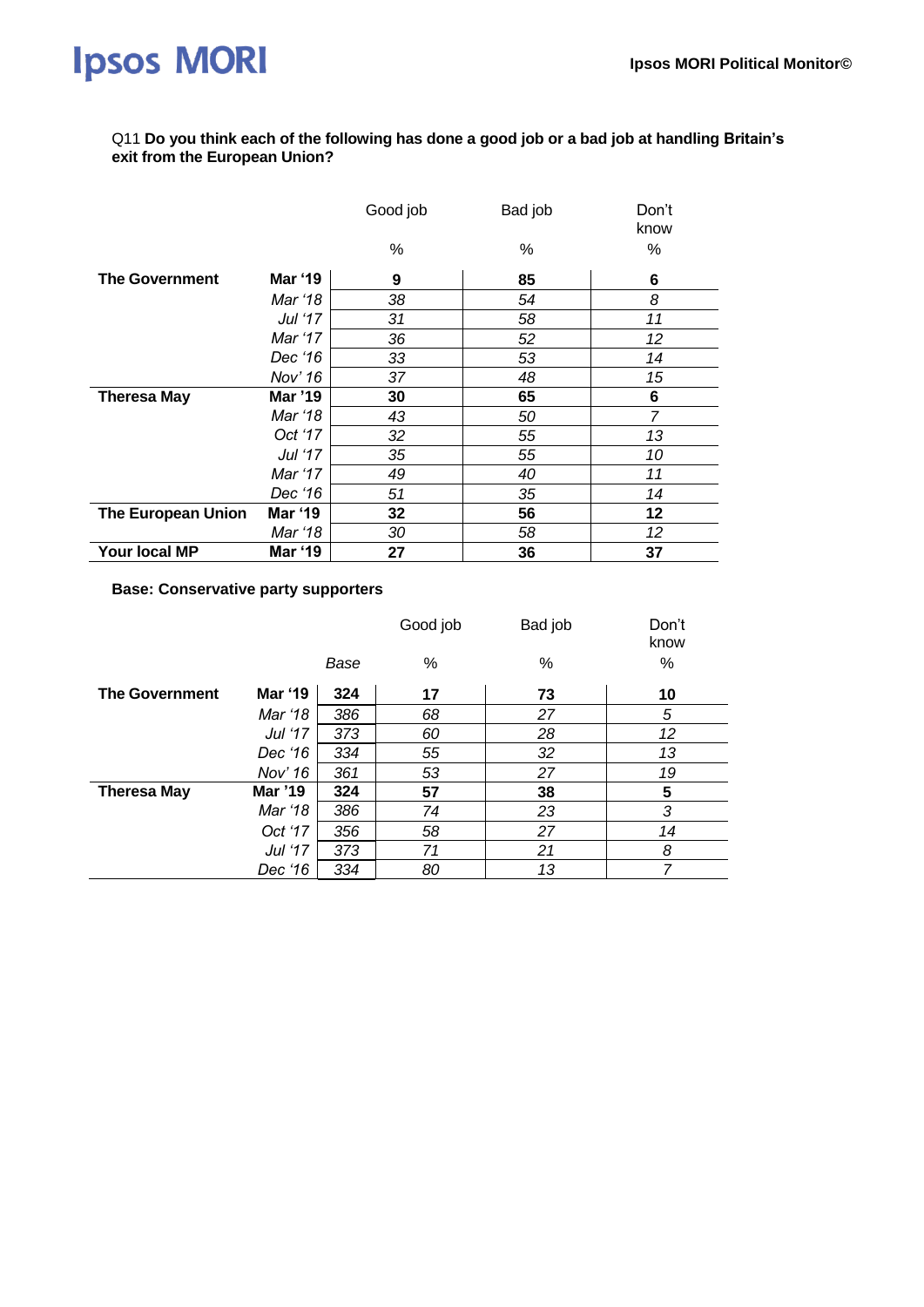#### Q12 **Please tell me how confident, if at all, you are that Theresa May will get a good deal for Britain in negotiations with other European Union leaders?**

\**Asked in December 2018 as: Please tell me how confident, if at all, you are that Theresa May has got a good deal for Britain in negotiations with other European Union leaders?*

|          | Very<br>confident | Fairly<br>confident | Not very<br>confident | Not<br>confident at<br>all | Don't<br>know  | <b>Confident</b> | <b>Not</b><br>confident |
|----------|-------------------|---------------------|-----------------------|----------------------------|----------------|------------------|-------------------------|
|          | $\%$              | $\%$                | %                     | %                          | $\%$           | $\%$             | $\%$                    |
| Mar '19  | 3                 | 15                  | 33                    | 46                         | $\mathbf{2}$   | 18               | 79                      |
| Feb '19  | $\mathcal{P}$     | 19                  | 36                    | 41                         | 3              | 21               | 77                      |
| Dec '18* | 3                 | 20                  | 30                    | 39                         | $\overline{7}$ | 23               | 69                      |
| Oct '18  | 2                 | 17                  | 35                    | 43                         | 3              | 19               | 78                      |
| Sep '18  | 4                 | 24                  | 37                    | 33                         | $\overline{c}$ | 28               | 70                      |
| Jul '18  | 4                 | 21                  | 36                    | 36                         | 3              | 25               | 72                      |
| Jun '18  | 5                 | 25                  | 34                    | 33                         | $\overline{c}$ | 30               | 67                      |
| May '18  | 5                 | 29                  | 33                    | 30                         | 3              | 34               | 63                      |
| Mar '18  | 6                 | 31                  | 28                    | 31                         | $\overline{4}$ | 37               | 59                      |
| Oct '17  | 5                 | 30                  | 31                    | 29                         | 4              | 35               | 60                      |
| Jul '17  | 6                 | 30                  | 31                    | 29                         | 3              | 36               | 60                      |
| Mar '17  | 11                | 33                  | 28                    | 23                         | 5              | 44               | 51                      |

#### **Base: Conservative party supporters** (324)

|         | Very<br>confident | Fairly<br>confident | Not very<br>confident | Not<br>confident at<br>all | Don't<br>know  | <b>Confident</b> | <b>Not</b><br>confident |
|---------|-------------------|---------------------|-----------------------|----------------------------|----------------|------------------|-------------------------|
|         | %                 | $\%$                | %                     | $\%$                       | $\%$           | $\%$             | $\%$                    |
| Mar '19 | 5                 | 32                  | 36                    | 24                         | 3              | 37               | 60                      |
| Feb '19 | 2                 | 34                  | 41                    | 21                         | $\overline{2}$ | 36               | 62                      |
| Dec '18 | 6                 | 33                  | 29                    | 25                         | $\overline{7}$ | 39               | 54                      |
| Oct '18 | $\overline{4}$    | 30                  | 41                    | 23                         | 2              | 34               | 64                      |
| Sep '18 | $\overline{7}$    | 38                  | 40                    | 13                         | $\overline{2}$ | 45               | 53                      |
| Jul '18 | $\overline{7}$    | 40                  | 39                    | 12                         | 3              | 47               | 51                      |
| Jun '18 | 11                | 45                  | 32                    | 11                         | $\overline{2}$ | 56               | 43                      |
| May '18 | 10                | 57                  | 23                    | 9                          | 1              | 67               | 32                      |
| Mar '18 | 16                | 51                  | 23                    | 10                         | 1              | 67               | 33                      |
| Oct '17 | 12                | 54                  | 22                    | 8                          | 4              | 66               | 30                      |
| Jul '17 | 14                | 59                  | 15                    | 11                         | $\overline{2}$ | 73               | 26                      |